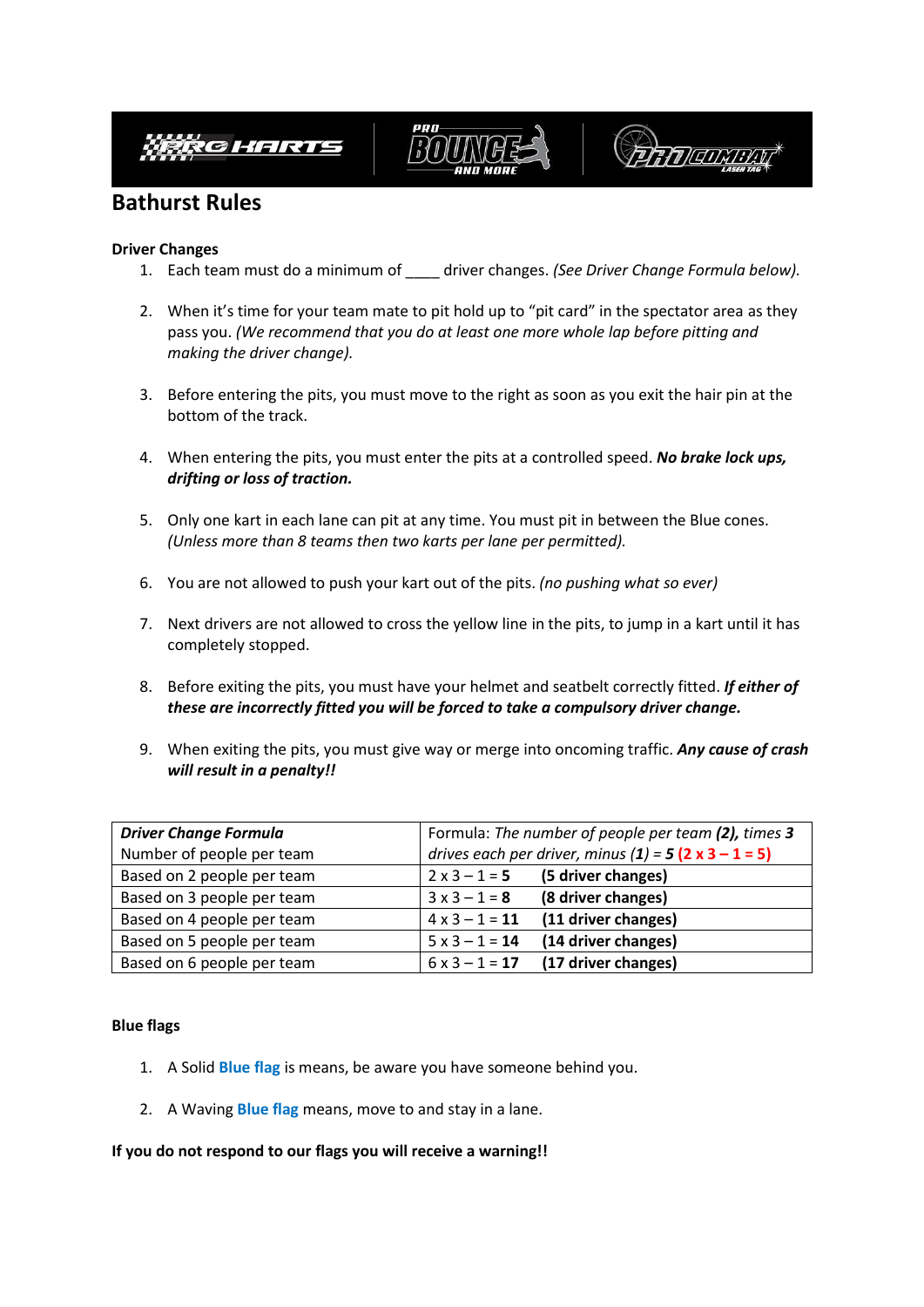# **Penalties**

Anytime you infringe you risk getting a team penalty, by infringing in the pits, making contact with another kart, blocking, cutting off or deliberately causing another team to crash.

- 1. **White Card** Penalty, **when you receive a White card penalty you must pits immediately.** If you do not pit within two laps, we will force you pits by slowing you right down.
- 2. **Black Card** Penalty, **when you receive a Black card penalty you must also pits immediately, and your team will have to complete one more driver change before the end of the race.** If you do not pit *within two laps, we will force you pits by slowing you right down.*

The driver who receives the penalty will also get a cross marked on their wristband, if you get Two crosses on your wristband, you will no longer be allowed to race.

## **Penalties**

You will get a **White Card** team penalty, by infringing in the pits, making contact with another kart, blocking, cutting off another kart.

**Black Card** penalties are given for continuous contact, deliberate blocking, deliberately causing another team to crash or disrespecting our track staff.

#### **Live Results and Driver Changes**

When the race is running the screens inside the building show live results updating every lap and counting down your laps, we also have a screen displaying up to date Driver Changes.

## **When the race finishes**

When the race finishes you will receive the chequered flag, once you have received the flag please finish the lap you are on and then re-enter the pits into the left lanes.

The first team to complete \_\_\_\_ laps and all your driver changes win, the drivers of the winning team will each receive a trophy.

## **Additional for Trade Challenges, Bathurst 300 & 350 Shoot out**

- For our annual Bathurst's 300 & 350 we run a shootout after the practice, each team getting a one lap to try and get the fastest lap for pole position.
- We start with the slowest team from the practice to the fastest.
- Each team gets one warm-up lap from the pits to the start finish line then they get a Green flag and one lap only to get the fastest lap time possible, when the driver crosses the start/finish line again they will receive a chequered flag, that indicates the shootout is completed. *(The driver should then complete the second lap and re-enter the pits)*

## **Warnings**

- After lap 50 we will no longer give out White Card Penalty. Only Black Card Penalties will be given.
- Teams will receive white flag warnings first during the first 50 laps, unless the infringement cause another kart to crash. Then you will go straight to a black flag.
- **With 20 laps to go, there is no contact what so ever!!**